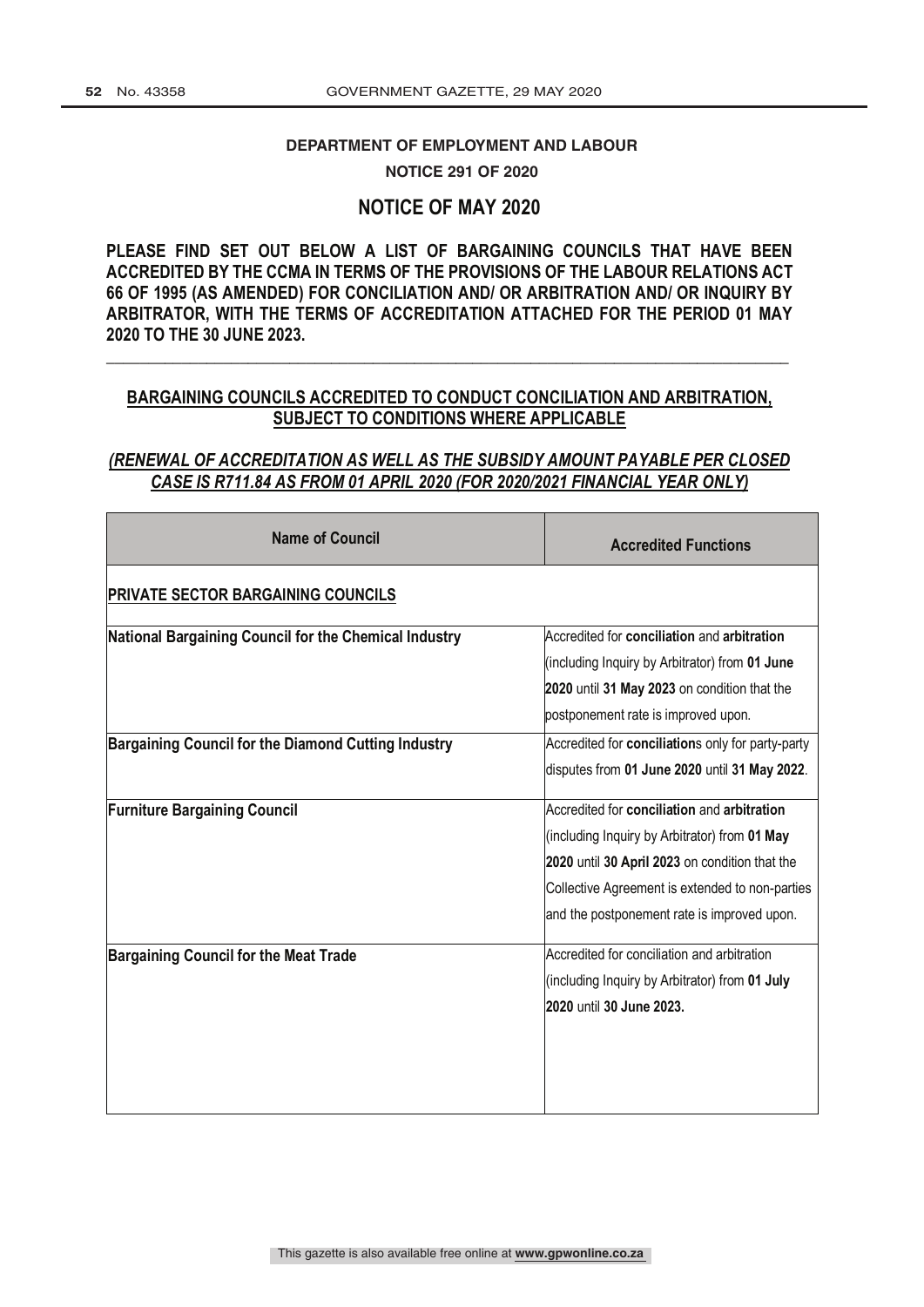| National Bargaining Council for the Clothing Manufacturing                                                                            | Accredited for conciliation and arbitration      |
|---------------------------------------------------------------------------------------------------------------------------------------|--------------------------------------------------|
| Industry                                                                                                                              | (including Inquiry by Arbitrator) from 01 June   |
|                                                                                                                                       | 2020 until 31 May 2023 on condition that the     |
|                                                                                                                                       | settlement rate is improved upon.                |
| Bargaining Council for the Food Retail, Restaurant, Catering and                                                                      | Accredited for conciliation and arbitration      |
| <b>Allied Trades</b>                                                                                                                  | (including Inquiry by Arbitrator) from 01 May    |
|                                                                                                                                       | 2020 until 30 April 2023 on Condition that the   |
|                                                                                                                                       | Collective Agreement is extended to non-parties. |
| Bargaining Council for the Furniture Manufacturing Industry of the Accredited for conciliation and arbitration<br><b>Western Cape</b> |                                                  |
|                                                                                                                                       | (including Inquiry by Arbitrator) from 01 May    |
|                                                                                                                                       | 2020 until 30 April 2023 on condition that the   |
|                                                                                                                                       | Collective Agreement is extended to non-parties. |
| Metal and Engineering Industries Bargaining Council (MEIBC)                                                                           | Accredited for conciliation and arbitration      |
|                                                                                                                                       | (including Inquiry by Arbitrator) from 01 May    |
|                                                                                                                                       | 2020 until 30 April 2023 on condition that late  |
|                                                                                                                                       | awards and the postponement rate are             |
|                                                                                                                                       | lessened.                                        |
| PUBLIC SECTOR BARGAINING COUNCILS                                                                                                     |                                                  |
|                                                                                                                                       |                                                  |
| <b>Safety and Security Sectoral Bargaining Council</b>                                                                                | Accredited for conciliation and arbitration      |
|                                                                                                                                       | (including Inquiry by Arbitrator) from 01 June   |
|                                                                                                                                       | 2020 until 31 May 2023 on condition that the     |
|                                                                                                                                       | settlement and postpone rate are improved        |
|                                                                                                                                       | upon.                                            |
| South African Local Bargaining Council                                                                                                | Accredited for conciliation and arbitration      |
|                                                                                                                                       | (including Inquiry by Arbitrator) from 01 July   |
|                                                                                                                                       | 2020 until 30 June 2022 on condition that the    |
|                                                                                                                                       | settlement rate is improved upon and late        |
|                                                                                                                                       | awards are lessened.                             |
|                                                                                                                                       |                                                  |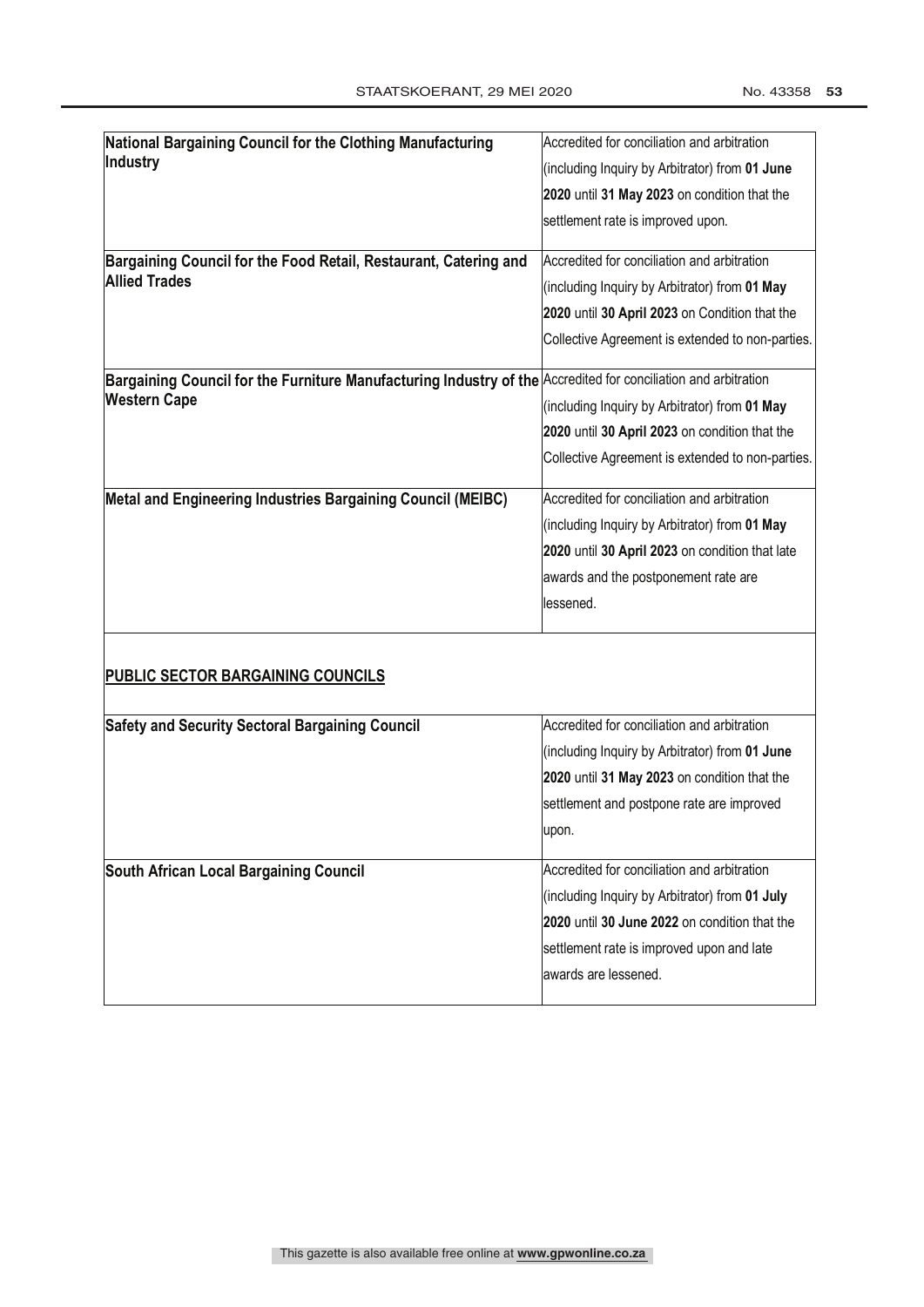# *(RENEWAL OF SUBSIDY)*

The Governing Body of the CCMA resolved to grant renewal of subsidy to the following Bargaining Councils:

- National Bargaining Council for the Chemical Industry.
- Bargaining Council for the Diamond Cutting Industry.
- Furniture Bargaining Council.
- Bargaining Council for the Meat Trade.
- National Bargaining Council for the Clothing Manufacturing Industry.
- Bargaining Council for the Food Retail, Restaurant, Catering and Allied Trades.
- Bargaining Council for the Furniture Manufacturing of the Western Cape.
- Metal and Engineering Industries Bargaining Council (MEIBC).
- Safety and Security Sectoral Bargaining Council.
- South African Local Government Bargaining Council.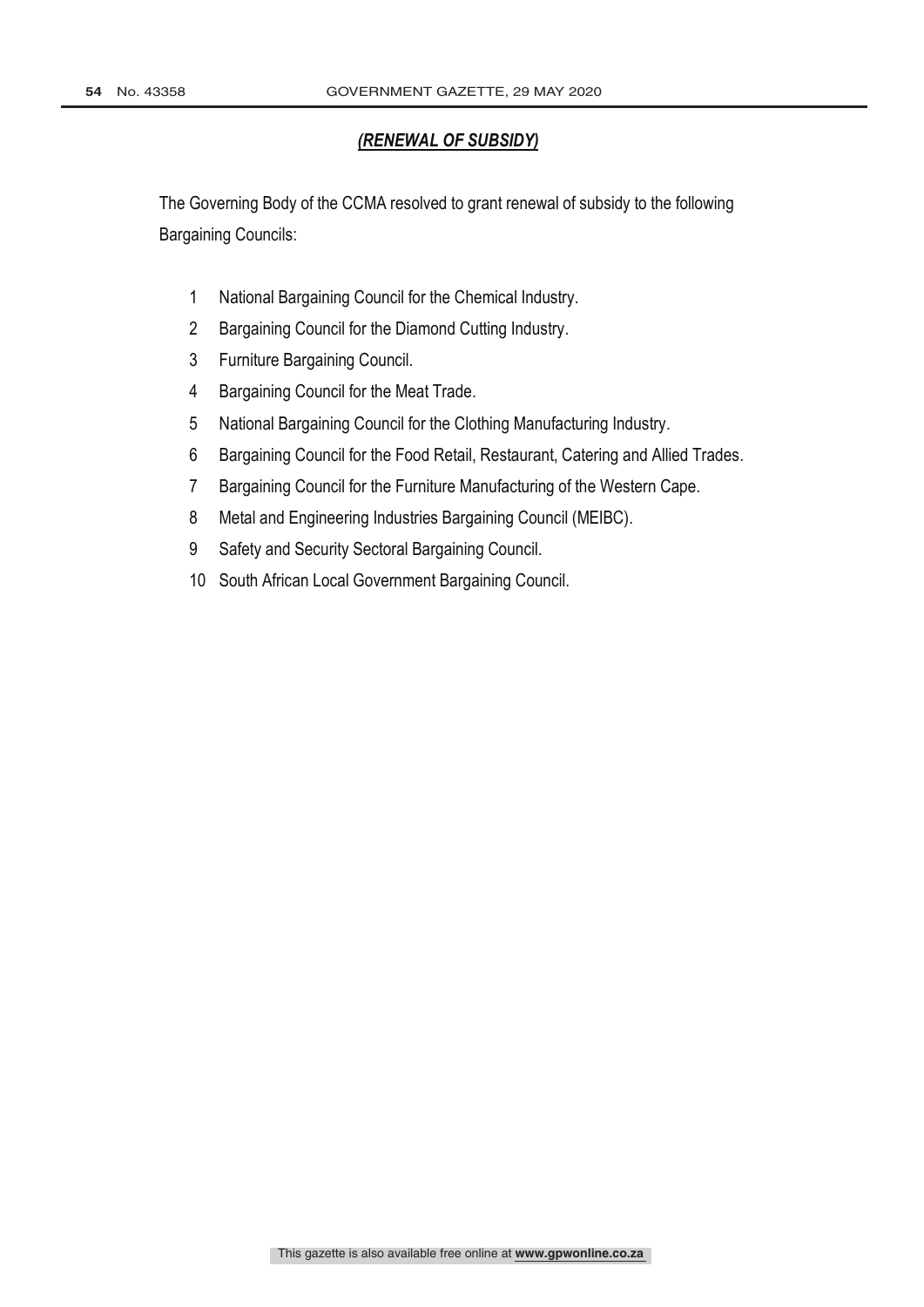## **TERMS OF ACCREDITATION FOR CONCILIATION, ARBITRATION AND INQUIRY BY ARBITRATOR**

## **1. SCOPE OF ACCREDITATION**:

Herewith categories of disputes for which Councils are eligible to apply for accreditation.

#### **COUNCILS ARE ACCEDITED TO PERFORM THE FOLLOWING DISPUTE RESOLUTIONS FUNCTIONS:**

| Unfair dismissal disputes                       | - Section 191                           |
|-------------------------------------------------|-----------------------------------------|
| Unfair Labour practice                          | - Section 191                           |
| <b>Mutual Interest disputes</b>                 | - Section 64                            |
| Interpretation of Collective Agreement disputes | - Section 24 (1)                        |
| <b>Essential Services disputes</b>              | - Section 74                            |
| <b>Pre-dismissal arbitrations</b>               | - Section 188A                          |
| <b>Temporary Employment Service</b>             | - Section 198, 198A, 198B, 198Cand 198D |
| Disputes about Interpretation and               | - Section 9                             |
| <b>Application of Chapter 2</b>                 |                                         |

## COUNCILS MAY NOT SEEK ACCREDITATION FOR THE FOLLOWING DISPUTE RESOLUTION FUNCTIONS REGARDING DISPUTES OVER THE FOLLOWING (see FOOTNOTE 11 of SECTION 51):

Organisational rights (sections 16, 21 and 22);

Collective Agreements where the agreement does not provide for a dispute resolution procedure or the procedure is inoperative or any party frustrates the resolution of disputes (section 24(2) to (5));

Agency shops and closed shops (section 24(6) and (7) and section 26(11);

Determinations made by the Minister in respect of proposals made by a Statutory Council (section 45);

The interpretation and application of Collective Agreements of a Council whose registration has been cancelled (section 61(5) to (8));

Demarcation of sectors and areas of Councils (section 62);

The Interpretation or application of Part C (Bargaining Councils), Part D (Bargaining Councils in the Public Service), Part E (Statutory Councils) and Part F (General Provisions concerning Councils) (Section 63);

Picketing (section 69(8) to 10);

Proposals which are the subject of joint-decision making in a workplace forum (section 86);

Disclosure of information to workplace forums (section 89);

Interpretation or Application of the provisions of Chapter 5 of the LRA which deals with workplace forums (section 94);

Enforcement of the Collective Agreements by Bargaining Councils (section 33A) and;

Enforcement of arbitration awards in terms of section 143. Only the Director of the CCMA, unless the power has been delegated to a CCMA Senior Commissioner may certify awards as if it were an order of the Labour Court;

Facilitating mass retrenchment disputes section 189(A).